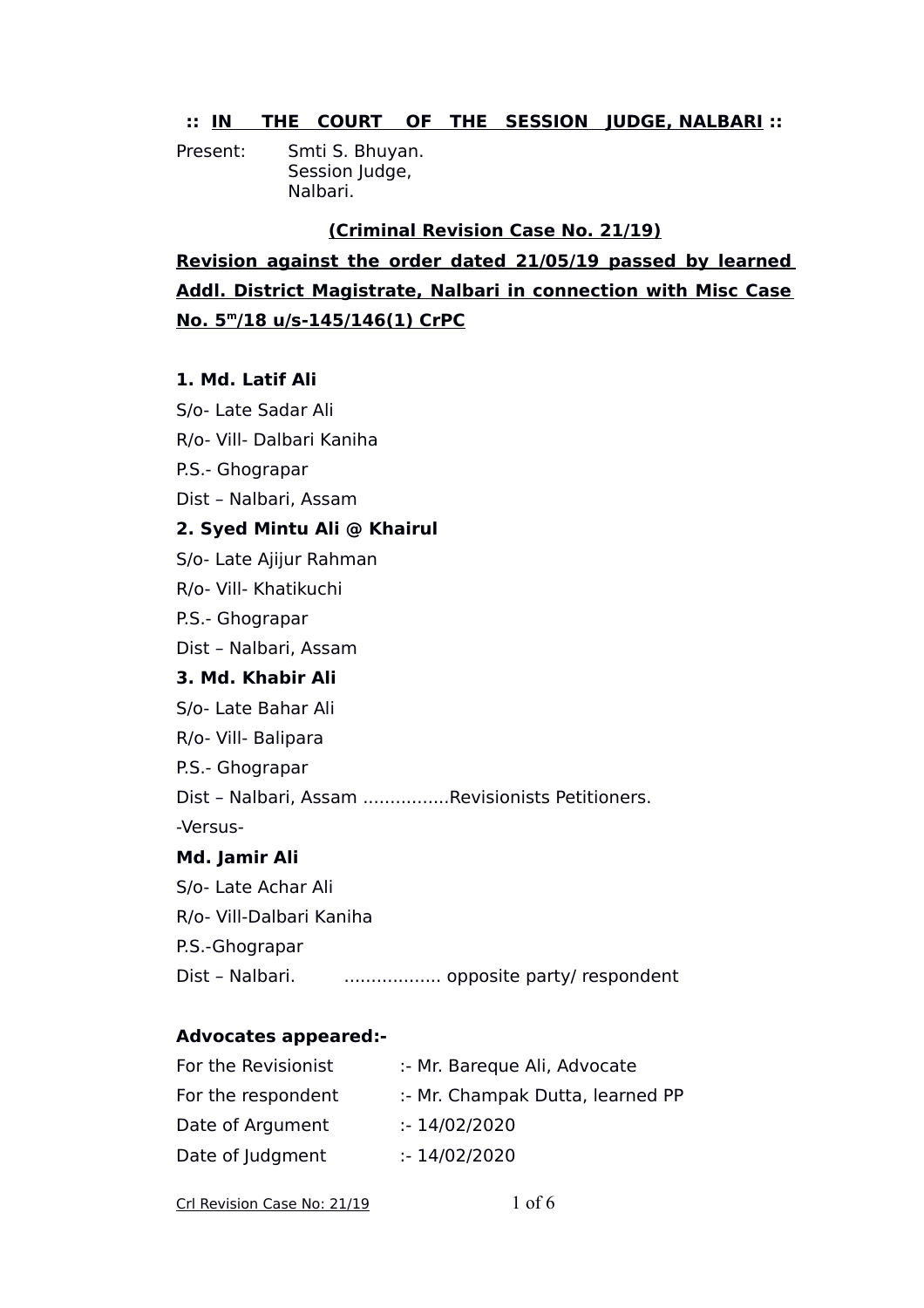# **JUDGMENT**

1. This is an application filed by petitioners Md. Latif Ali, Syed Mintu Ali @ Khairul and Md. Khabir Ali u/s-397/399 CrPC assailing the order dated 21/05/19 passed by learned ADM, Nalbari in case No.5<sup>m</sup>/18.

2. Being highly aggrieved and dissatisfied with the impugned order dated 21/05/19, revisionist petitioners who are the  $2^{nd}$  party of case No. 5 <sup>m</sup>/18 preferred this revision on the ground that learned trial court erred in law and facts and goes against the equity of justice and gone against the established principle of law, failed to apply judicious mind and order dated 21/05/19 is self contradictory, case is delayed as presiding officer not taken up the case citing 'self busy' and on  $03/05/19$ ,  $2<sup>nd</sup>$  party could not appear due to an urgent meeting, but learned ADM failed to consider the same Disputed land is under possession of Madrasa which is bounded by bamboo fencing and presently a Moktab house is present and 2<sup>nd</sup> party must have a chance to cross examine the witnesses and to place their evidence and therefore prays to set aside the impugned order dated 21/05/19 passed by learned trial court.

3. The fact leading to this revision is that opposite party Jamir Ali as 1<sup>st</sup> party filed a petition before the District Magistrate, Nalbari against revisionist petitioners Latif Ali, Syed Mintu Ali @ Khairul and Khabir Ali as opposite party inter alia citing that  $1<sup>st</sup>$  party Jamir Ali got the disputed land mentioned in the schedule of the petition which covered by kheraj myadi patta No.87 dag No.245/278 measuring 2 kathas land of Mouza Pub Banbhag village Dalbari Kaniha bounded by North, South and East village road, West  $1<sup>st</sup>$  party's residential house from his maternal uncle who was childless. The  $1<sup>st</sup>$  party is possessing the disputed land after inheriting the same on the death of his maternal uncle Rejak Ali and possessing the same peacefully by paying revenue. Maternal uncle of 1<sup>st</sup> party Rejak Ali planted coconut tree, bokul tree on the disputed land during his life and apart from this  $1<sup>st</sup>$  party also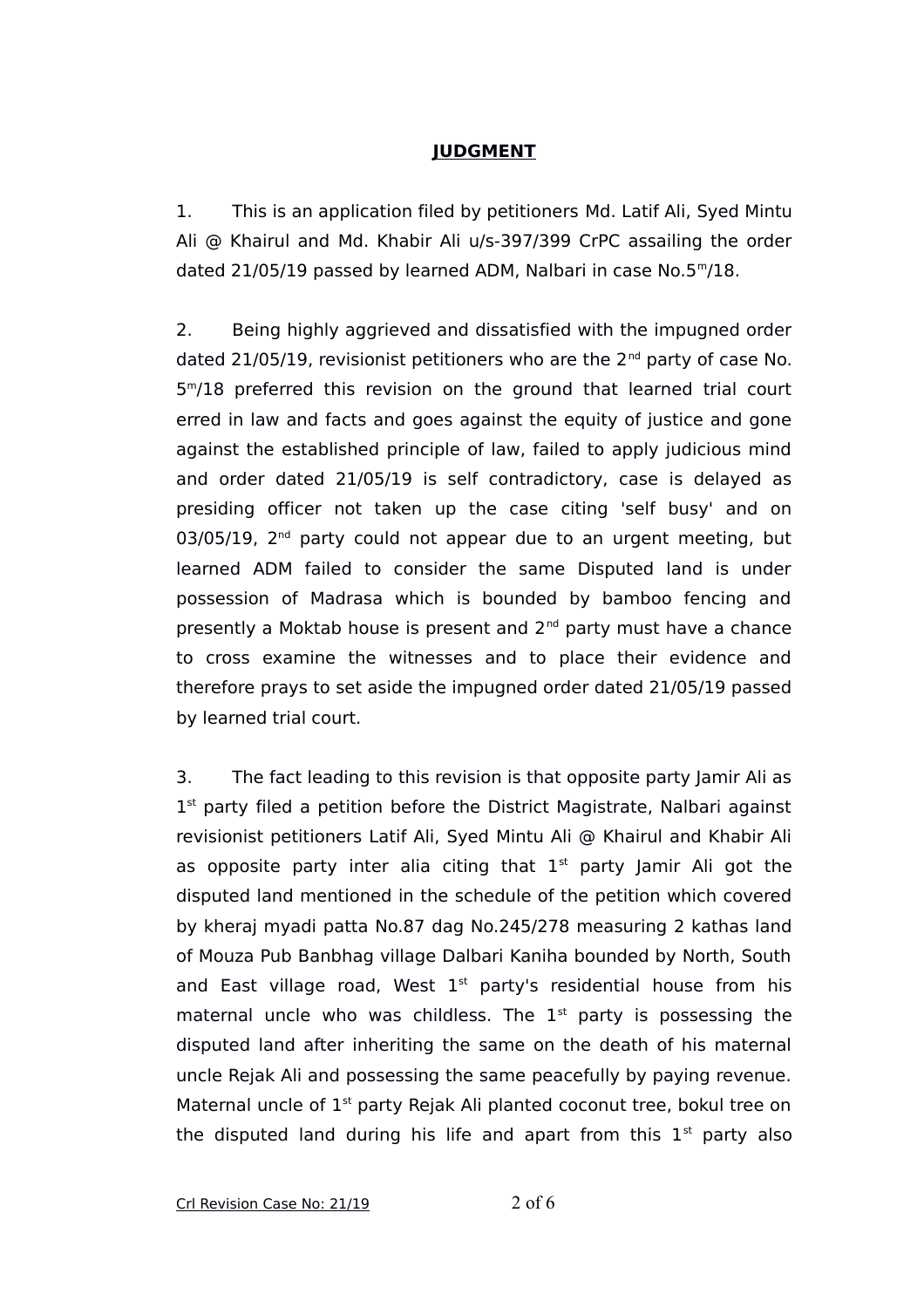planted several trees, but  $2^{nd}$  party trying to dispossess the  $1^{st}$  party. On  $03/01/18$  when  $1<sup>st</sup>$  party visit disputed land to see the plant planted by him, 2<sup>nd</sup> parties armed with sparrow and other deadly weapon chased him to finish his life but  $1<sup>st</sup>$  party run away and somehow managed to save his life and apprehending that 2<sup>nd</sup> parties at any time finished his life and because of the constant threatening of  $2^{nd}$  party he is suffering form insecurity and because of the aforesaid incident there is every chance of breach of public peace, therefore filed the petition with a prayer to draw proceeding u/s-145/146 CrPC.

4. On receipt of the compliant petition learned ADM, Nalbari after perusal of the petition which is supported by an affidavit drawn up a proceeding u/s-145 CrPC, issued notice to the parties and attached the disputed land u/s-146(1) CrPC fixing 08/02/18 for appearance of parties and written statement of 2<sup>nd</sup> parties.

5. Thereafter, 2<sup>nd</sup> party appeared on next fixed date on 08/02/18 and submitted written statement on  $11/07/18$ .  $2^{nd}$  party in their written statement denied the plea of  $1<sup>st</sup>$  party and further denied the incident dated 03/01/18 as alleged by  $1<sup>st</sup>$  party and their plea is that disputed land is a reserved land of Dalbari Kaniha Madrasa which is present on the North West side of No. 2 Dalbari Jame Masjid and this land is under possession of committee of Madrasa which is covered by patta No. 87, dag No's. 245/278 measuring 2 kathas bounded by fencing and on 24/08/18 as per resolution of the managing committee of the Madrasa, entrusted Latif Ali and Majnur Ali to cultivate Rabi cultivation and for that Latif and Majnur will pay Rs.1000/- yearly to the Managing Committee of Madrasa and about 40 years back Rejak Ali gifted the land in the name of Madrasa and since then Madrasa is in possession of the disputed land.

6. The  $1^{st}$  party submitted in chief of 4 PWs and on the date fixed for cross examination of PWs,  $2<sup>nd</sup>$  party that is revisionist petitioners were found absent. Accordingly, on 21/05/19 learned ADM, Nalbari passed the impugned order closing the evidence and declared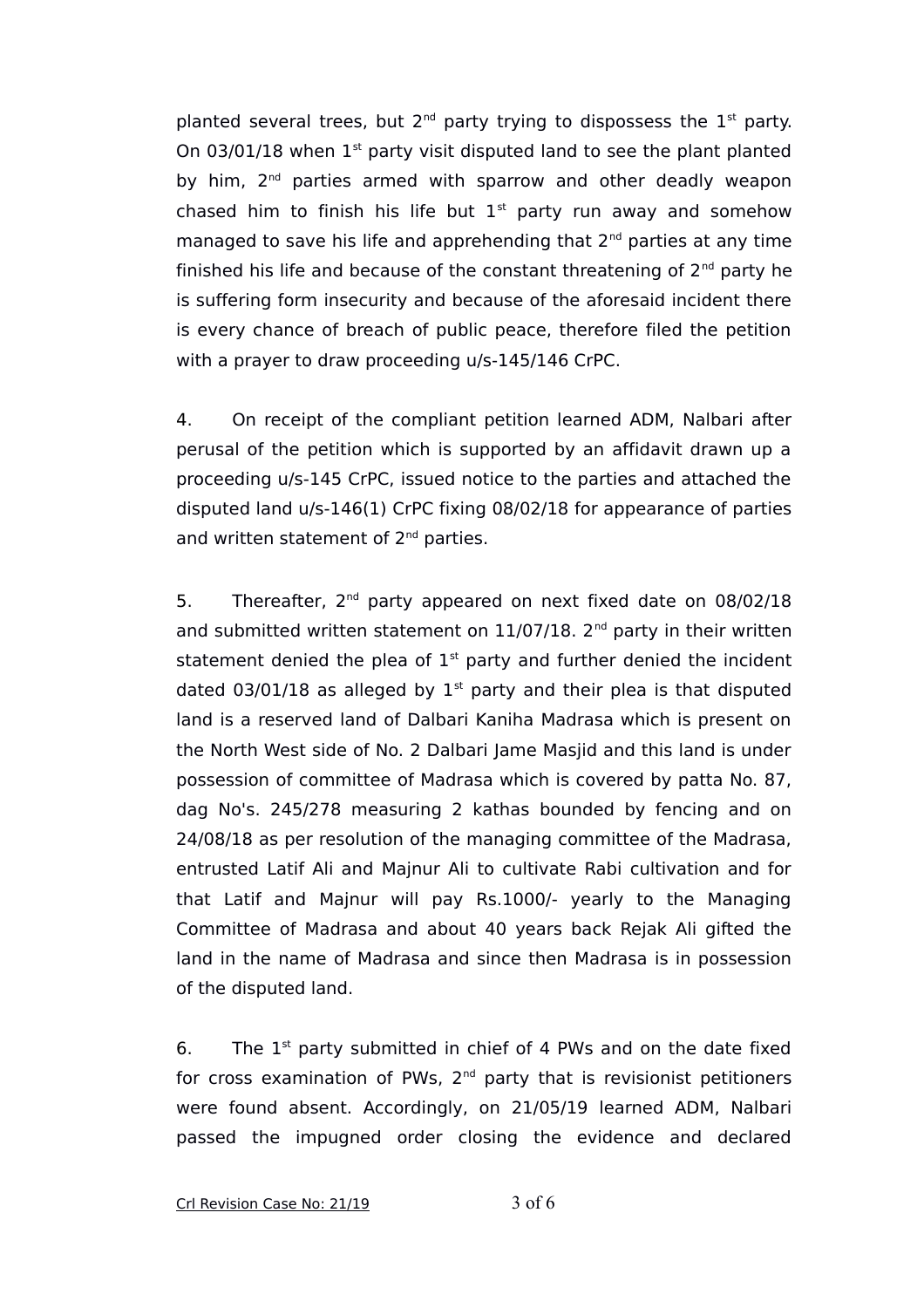possession of the disputed land in favour of  $1<sup>st</sup>$  party and against the impugned order dated 21/05/19 2<sup>nd</sup> party preferred this revision petition.

7. Learned counsel for the revisionist submitted that cross examination could not be done as court did not sit due to busy schedule in panchayat election and all of sudden passed the impugned order without giving chance to cross examine and to adduce the evidence of 2<sup>nd</sup> party and learned counsel submitted cross examination could not be done as presiding officer not sit citing busy and panchayat election and prays to remand the case for fresh trial with a direction to the trial court to give chance to  $2<sup>nd</sup>$  party to adduce their evidence and cross examine the PWs.

8. Learned counsel appearing for  $1<sup>st</sup>$  party made submission that  $1<sup>st</sup>$ party was appeared with witness but  $2<sup>nd</sup>$  party did not cross examined for which on the date fixed for cross examination of the PWs not finding 2<sup>nd</sup> party, closed the evidence and passed the order which is as per material on record and there is no error and illegality and  $2^{nd}$  party is applying the delay tactics.

9. I have taken into consideration the submission so made by learned counsel for both sides and perused the record of the trial court. With regard to the submission of revisionist counsel, trial court has not given chance to the 2<sup>nd</sup> party and court did not sit and court adjourned the case on the ground of always busy, I have scanned the record of trial court.

10. Trial court record revealed that on 11/01/18 learned ADM, Nalbari admitted the petition of the opposite party Jamir Ali, drawn up a proceeding  $u/s-145$  CrPC, issued notice to the  $2<sup>nd</sup>$  parties, passed order of attachment of the disputed land u/s-146(1) CrPC fixing 08/02/18 for written statement. On 08/02/18  $2<sup>nd</sup>$  party appeared and took time to submit their written statement and on 08/02/18 case is posted to 08/03/18 for written statement. On 08/03/18, 2<sup>nd</sup> party again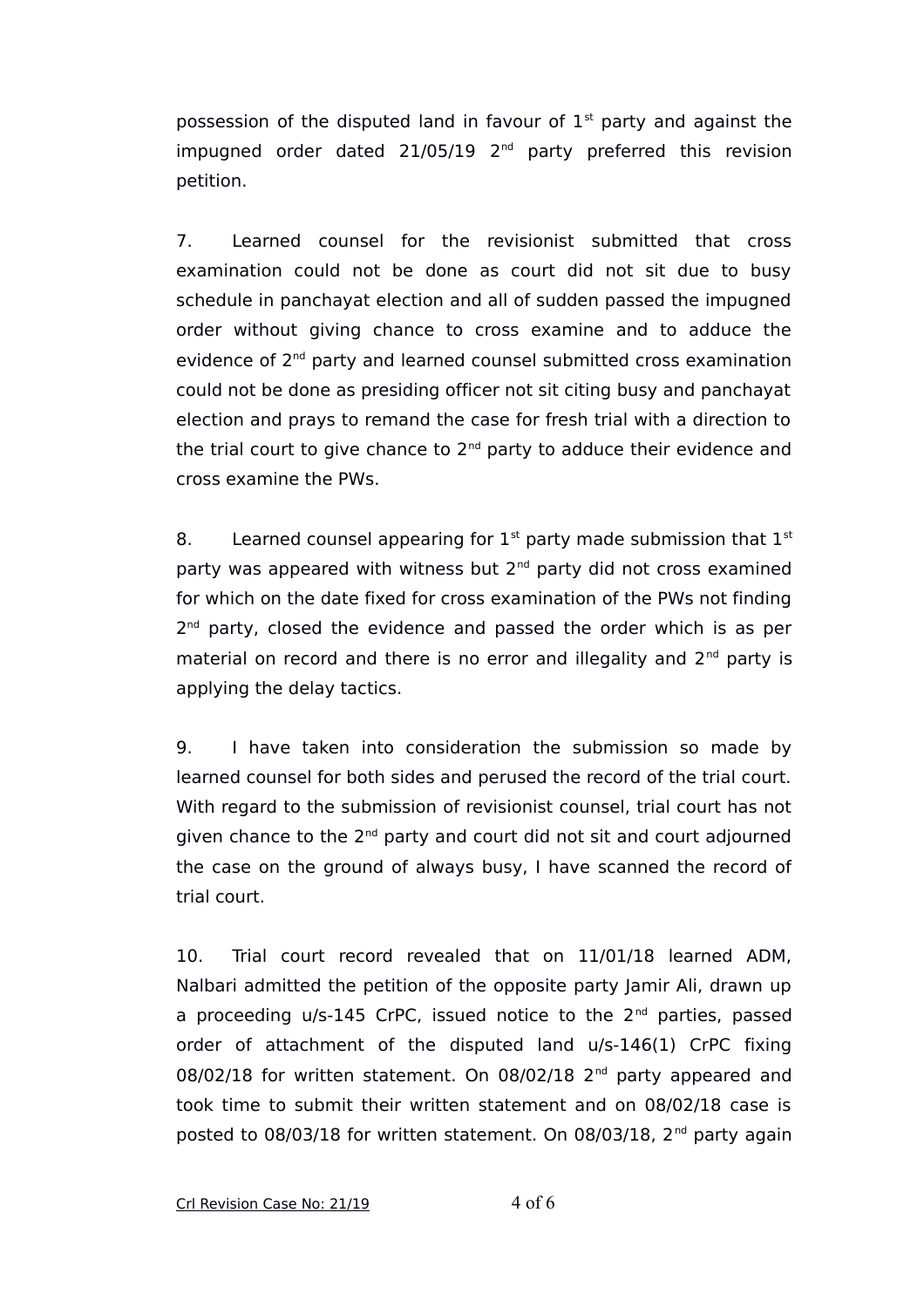took time to submit their written statement and finally  $2^{nd}$  party submitted written statement on 11/07/18 more than 5 months of receiving notice from the court. Thereafter, on  $04/09/18$ ,  $1<sup>st</sup>$  party Jamir Ali submitted in chief of 4 PWs and case was fixed on 23/10/18 for PWs. Record revealed on three dates it was the  $2<sup>nd</sup>$  party who either took time for cross examination of the witnesses of  $1<sup>st</sup>$  party or absent in the court to avoid cross examination of PWs and therefore, I do not find force in the submission of learned counsel for the revisionist that the case was adjourned on the ground of court busy. The record revealed it was 2<sup>nd</sup> party who repeatedly took time from the beginning of the trial of the case and absent to defer the further proceeding of the case.

11. I have perused the material available on record and upon perusal of the documents available in the record and from the pleadings of the parties, I find that late Rejak Ali was the original owner and Jamir Ali was his nephew and Rejak Ali died childless. Copies of jamabandi pointed mutation of name of Jamir and Najir Ali s/o Achar Ali in the disputed patta in place of Rejak Ali after his death as legal heir.

12. On scrutiny of the statement of revisionist made in the revision petition it is noticed that he stated case was adjourned and delayed due to adjournment of the case by the court on the ground of court busy and but on scrutiny of record it is seen that it was the revisionist who first took time for submitting written statement and thereafter absent himself to avoid cross examination. The material available on the record shown the possession of the  $1<sup>st</sup>$  party and that is opposite party of the revision and I do not find any illegality and error in the order passed by learned ADM, Nalbari in case No.  $5<sup>m</sup>/18$  u/s-145/146(1) CrPC and therefore, no interference by this revisional court is called for.

13. In the light of above discussion order dated 21/05/19 passed by the learned ADM, Nalbari in Misc. Case No. 5<sup>M</sup>/18 u/s-145/146(1) CrPC is hereby upheld. Revision petition has no merit and is dismissed. However, no cost to the parties.